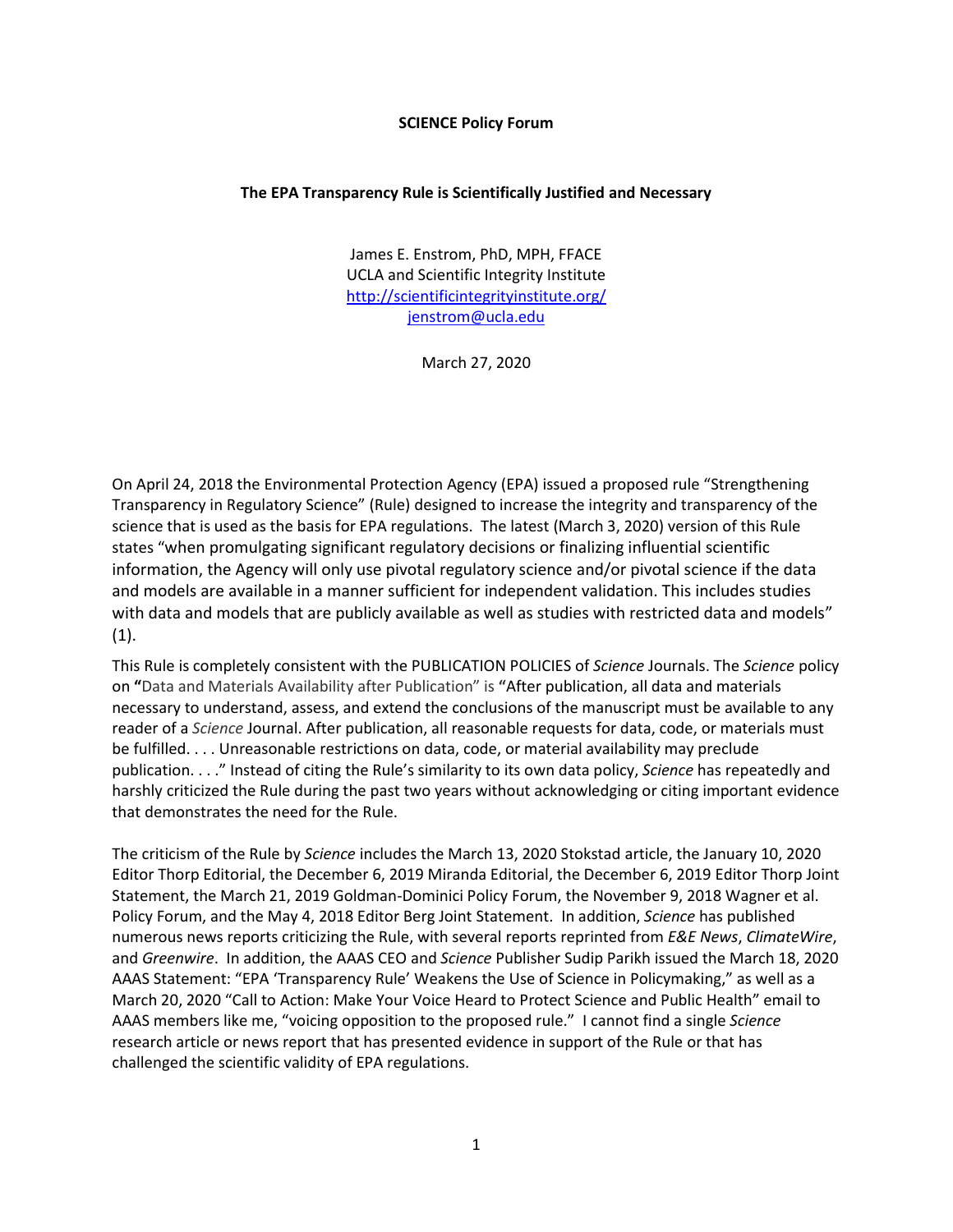The Rule is addressing the fact that many EPA science assessments and regulations are based on scientific findings that cannot be independently verified because the underlying data has been kept "secret" by investigators who have generally used Federal funding to collect their data and conduct their research. In particular, the Rule has its origin in the controversial establishment by EPA of the 1997 National Ambient Air Quality Standard (NAAQS) for fine particulate matter (particles less than 2.5 microns in diameter or PM2.5), which relied upon the non-transparent results of two "secret science" studies. This controversy has been well described from three different perspectives: 1) July 25, 1997 *Science* report by news writer Jocelyn Kaiser "Showdown Over Clean Air Science" (2); 2) August 1, 1997 book "Polluted Science" by science journalist Michael Fumento (3); and 3) 2002 book "The Particular Air Pollution Controversy" by distinguished toxicologist Robert Phalen (4).

The PM2.5 NAAQS as established primarily because of the positive relationship between PM2.5 and total mortality found in the 1993 Harvard Six Cities Study (H6CS) (Dockery 1993) and the much larger 1995 American Cancer Society (ACS) Cancer Prevention Study (CPS II) (Pope 1995). The reliability of this epidemiologic relationship was scientifically challenged because there is no etiologically proven way that inhalation of a few hundred micrograms of PM2.5 per day can cause premature deaths and because the published findings were based on "secret" data that could not be independently reanalyzed in order to assess other explanations for the findings. The scientific uncertainty regarding PM2.5-related mortality and establishing the PM2.5 NAAQS was clearly expressed in the June 13, 1996 letter from the EPA Clean Air Scientific Advisory Committee (CASAC) and the Particulate Matter Review Panel (PMRP) (5). Three of the four epidemiologists who contributed to this letter, Jonathan Samet, Frank Speizer (a coauthor of H6CS), and Jan Stolwijk recommended setting NO PM2.5 annual standard. Two of the three toxicologists who contributed to the letter, Roger McClellan and Daniel Menzel, recommended setting NO PM2.5 annual standard, and the third toxicologist, Joe Mauderly, stated there was great uncertainty regarding the annual standard. CASAC Chair George Wolff opposed setting any PM2.5 standard. In addition, epidemiologists Suresh Moolgavkar and Joseph Lyon, toxicologist Robert Phalen, environmental scientist Fred Lipfert, and others challenged the PM2.5 epidemiology and the establishment of the PM2.5 standard.

The scientific controversy regarding the PM2.5 NAAQS that began in the mid 1990s has continued up to the present time, as described in the 2016 book "Scare Pollution" by Steve Milloy (6). This controversy has been driven by the need for access to the H6CS and CPS II data in order to independently reanalyze the findings in Dockery 1993 and Pope 1995 and the 2000 Health Effects Institute Reanalysis (HEI 2000) of those two studies. During 2011-2018 the House Science Committee (HSC) formulated the "Secret Science Reform Act" and the "HONEST Act" and issued a 2013 Subpoena as concerted efforts to gain access to the data underlying the PM2.5 NAAQS. Since 2018 the EPA Transparency Rule has been a continuation of these House Science Committee efforts. However, the HSC measures and the Rule have been strongly criticized and resisted, especially by EPA-funded researchers who oppose transparency regarding their own research.

A prime example of this criticism is the December 6, 2019 *Science* Editorial by Rice University Provost Marie Miranda, which inaccurately stated "The EPA's proposed transparency rule does not ensure research rigor or improve transparency" and "Work by the Health Effects Institute [HEI 2000], in which an industry-government–funded partnership reanalyzed data from the Harvard Six Cities Study and the American Cancer Society Study on the link between particulate matter pollution and mortality, represents an excellent model for evaluating the validity of research pivotal to environmental health regulations without compromising confidentiality or excluding studies." While this editorial cited the HEI 2000 Reanalysis of Pope 1995, it completely omitted the Enstrom 2017 reanalysis of Pope 1995 and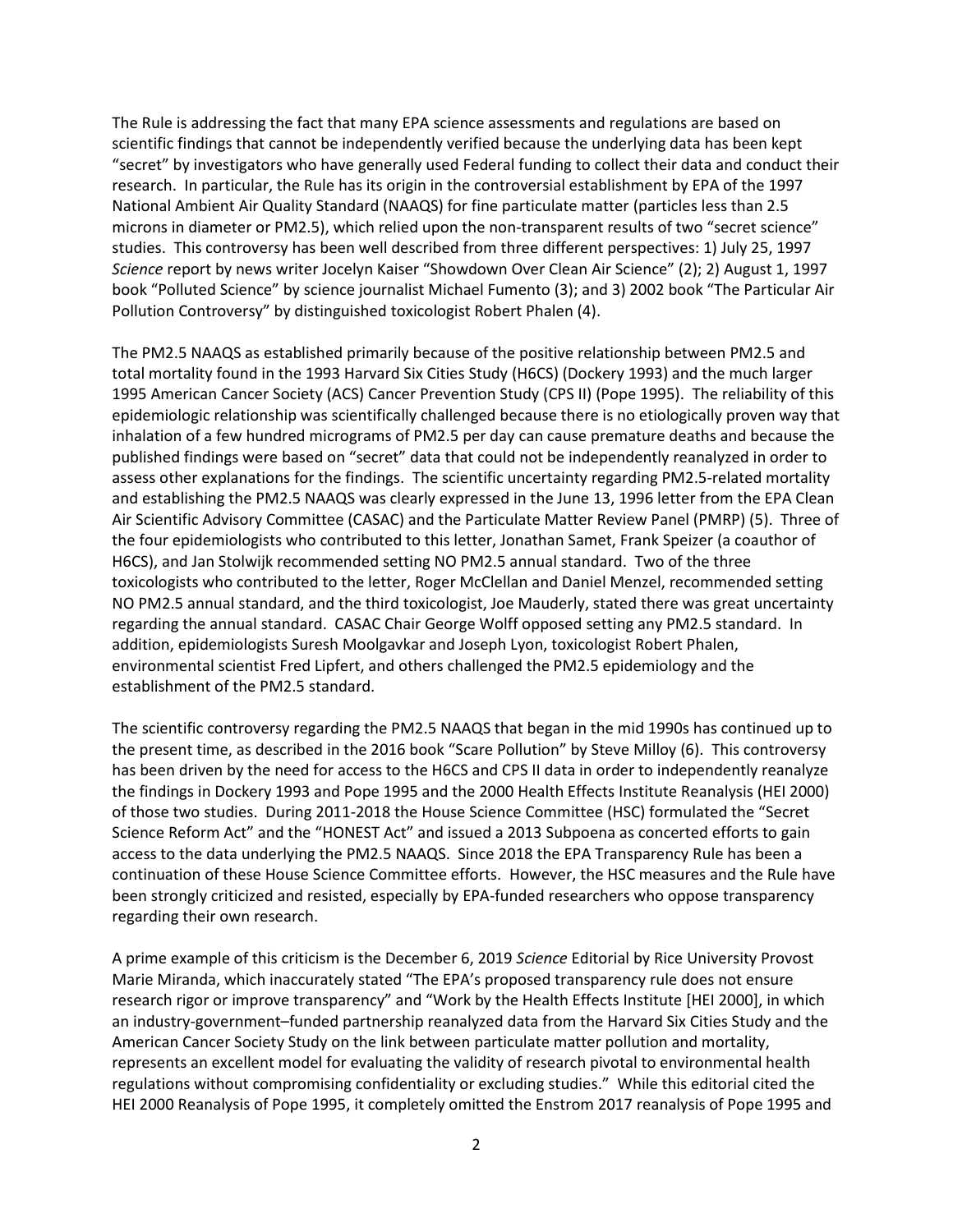HEI 2000. My independent reanalysis of ACS CSP II data found NO robust relationship between PM2.5 and total mortality and identified major flaws in two Pope 1995 and HEI 2000. Enstrom 2017 demonstrates the importance of obtaining access to and then independently reanalyzing key data underlying EPA regulations. Enstrom 2017 did not violate subject confidentiality and is a model for the data sharing proposed by the Rule. It clearly demonstrates that data access does improve research rigor and transparency.

Furthermore, Enstrom 2017 is prime example of how *Science* has refused to publish direct evidence supporting the Rule. On July 5, 2016 I submitted for peer review my manuscript "Fine Particulate Matter and Mortality in Cancer Prevention Study Reanalysis." My Abstract stated "These findings demonstrate the importance of independent analysis of underlying data and raise serious doubts about the epidemiologic evidence supporting the PM2.5 NAAQS." On July 8, 2016 my manuscript was rejected with NO in-depth review. After I appealed the rejection, I was informed on July 11, 2016 that *Science* would not consider ANY resubmission. My July 13, 2016 submission of the same manuscript to *Science Advances* was rejected on July 30, 2016 with NO in-depth review. Enstrom 2017 was eventually published on March 28, 2017 in *Dose-Response* (7), which details the rejections. Enstrom 2017 has been further strengthened by additional CPS II reanalysis findings in Enstrom 2018 (8). My independent reanalysis was only possible because I was able to obtain an original version of the 1982-1988 CPS ACS II cohort data and documentation. Although my reanalysis strongly challenges the epidemiologic justification for the 1997 PM2.5 NAAQS and provides strong support for the Rule, it has NEVER been cited in *Science* during the past four years.

Another important aspect of the EPA Transparency Rule is that it will force EPA to produce a more transparent and accurate research record. My January 14, 2020 comment to the EPA Science Advisory Board (9) and the December 16, 2019 Letter of EPA CASAC by Chair Anthony Cox (10) provide detailed evidence that the Draft 2018 PM Integrated Science Assessment (ISA) and the Draft 2019 PM Policy Assessment (PA) seriously distort the research record in favor of the claim that PM2.5 causes premature deaths. My Comment provides documentation that the PM ISA and PM PA violate the EPA Principles of Scientific Integrity regarding "Interpreting and presenting results." I have made a very strong case against the validity of the PA PM claim 'Collectively, this body of evidence is sufficient to conclude that a causal relationship exists between long-term PM2.5 exposure and total mortality.' Not only is there no causal relationship between PM2.5 and total mortality, Table 1 shows that an objective meta-analysis of published results for nine major US epidemiologic cohort studies finds NO relationship between PM2.5 and total mortality (8). In addition, Table 1 shows that the positive relationship in Pope 1995 and HEI 2000 was found to be a null relationship in Enstrom 2017.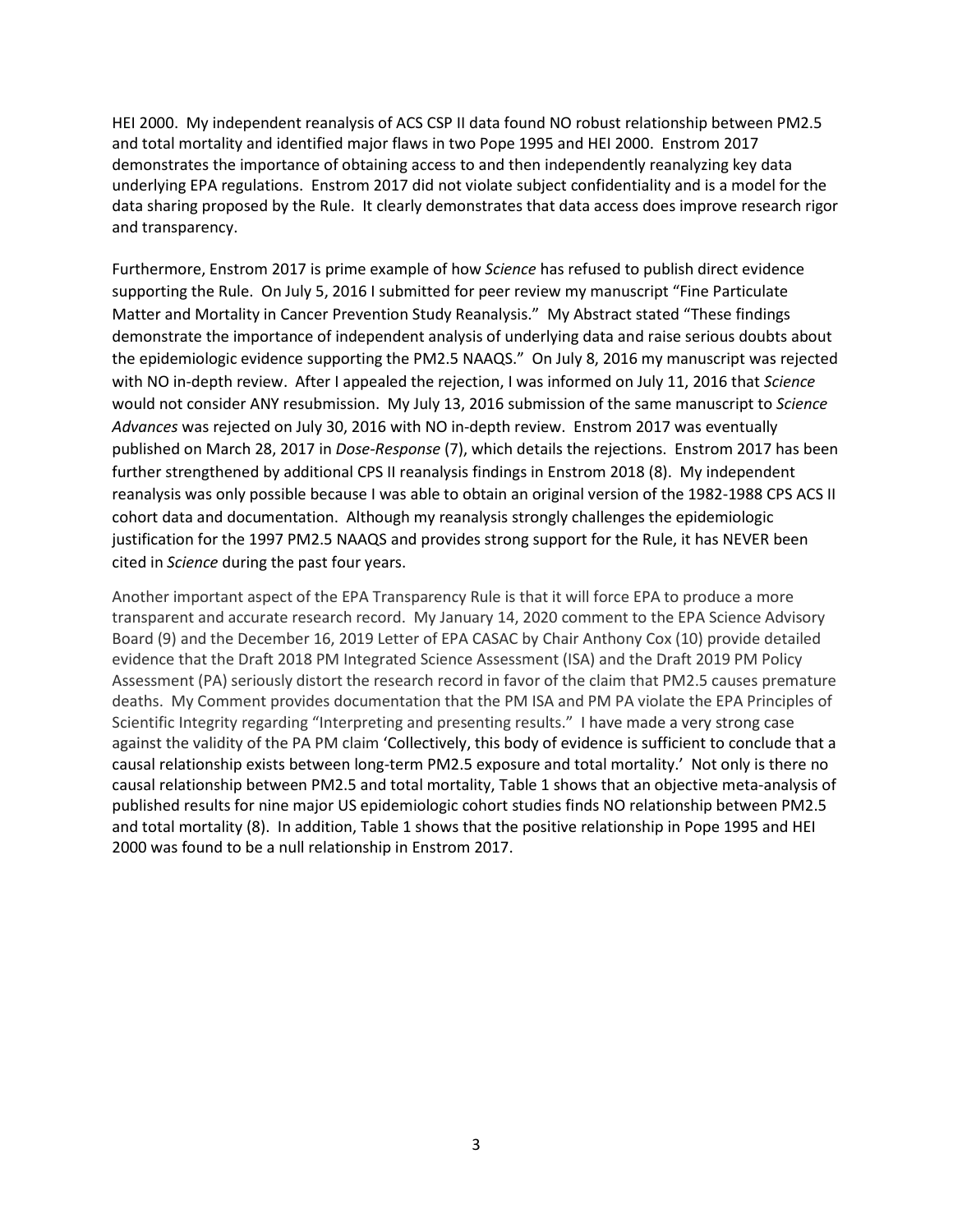Table 1. An objective meta-analysis of the relationship between PM2.5 and total mortality in nine US cohort studies is given in the September 28, 2018 Intrepid Insight (II) article Table B3 **"**[Statistical Review](https://intrepidinsight.com/pm25-statreview/)  [of Competing Findings in Fine Particulate Matter and Total Mortality Studies](https://intrepidinsight.com/pm25-statreview/)"(8).

**Nine US Cohorts That Analyzed Fine Particulate Matter (PM2.5) and Total (All-cause) Mortality Relative Risk (RR and 95% CI) of Total Mortality Associated with Increase of 10 μg/m³ in PM2.5**

| <b>US Cohort Studies</b>              | <b>HTHCSPH</b> | <b>Author Year RR Table</b> |                               | <b>F-U Years</b> |       | RR 95%CI(L) 95%CI(U) |
|---------------------------------------|----------------|-----------------------------|-------------------------------|------------------|-------|----------------------|
| <b>Veterans Study</b>                 |                | Lipfert 2000                | Т6                            | 1986-1996        | 0.890 | $0.850 - 0.950$      |
| Medicare (MCAPS) Eastern US           | H              | Zeger 2008                  | T3                            | 2000-2005        | 1.068 | $1.049 - 1.087$      |
| Medicare (MCAPS) Central US           | H              | Zeger 2008                  | T3                            | 2000-2005        | 1.132 | $1.095 - 1.169$      |
| Medicare (MCAPS) Western US           | H              | Zeger 2008                  | T3                            | 2000-2005        | 0.989 | $0.970 - 1.008$      |
| <b>ACS Cancer Prev Study (CPS II)</b> | н              | HEI RR140 2009 T34          |                               | 1982-2000        | 1.028 | $1.014 - 1.043$      |
| <b>Nurses Health Study</b>            | Н              | <b>Puett 2009</b>           | T3                            | 1992-2002        | 1.260 | $1.020 - 1.540$      |
| Health Professionals FU Study         | H              | <b>Puett 2011</b>           | T <sub>2</sub>                | 1989-2002        | 0.860 | $0.720 - 1.020$      |
| Harvard Six Cities Study (H6CS)       | H              | Lepeule 2012                | T2                            | 1974-2009        | 1.140 | $1.070 - 1.220$      |
| Agricultural Health Study             |                | Weichenthal 2015 T2         |                               | 1993-2009        | 0.950 | $0.760 - 1.200$      |
| NIH-AAPR Diet and Health Study H      |                | Thurston 2016               | T <sub>2</sub> F <sub>3</sub> | 2000-2009        | 1.025 | $1.000 - 1.049$      |
| National Health Interview Survey      |                | Parker 2018                 | Corr T <sub>3</sub>           | 1997-2011        | 1.016 | $0.979 - 1.054$      |

## **Intrepid Insight Random Effects Meta-Analysis Summary RR 1.031 0.997 - 1.066**

Q Test Statistic = 109.5100704 I^2 90.87% Cochrane's Q Test for Homogeneity of Studies (Null Hypothesis: Studies are Homogenous) P-Value =  $6.69843E-19 \rightarrow$  Since Studies fail Test for Homogeneity, Random Effects Meta-Analysis Yields Summary RR = 1.031 (0.997-1.066), which is statistically consistent with 1.000 (NO relationship)

| Comparison of Pope 1995 with Two Reanalyzes: HEI 2000 (see HEI RR140 2009) and Enstrom 2017 |                                |           |      |               |  |  |  |  |  |
|---------------------------------------------------------------------------------------------|--------------------------------|-----------|------|---------------|--|--|--|--|--|
| CPS II Original Analysis (50 cities)                                                        | Pope 1995                      | 1982-1989 | 1.07 | $1.04 - 1.10$ |  |  |  |  |  |
| CPS II Reanalysis #I (50 cities)                                                            | HEI RR140 2009 T34             | 1982-1989 |      |               |  |  |  |  |  |
| CPS II Reanalysis #2 (50 cities)                                                            | T <sub>2</sub><br>Enstrom 2017 | 1982-1988 |      |               |  |  |  |  |  |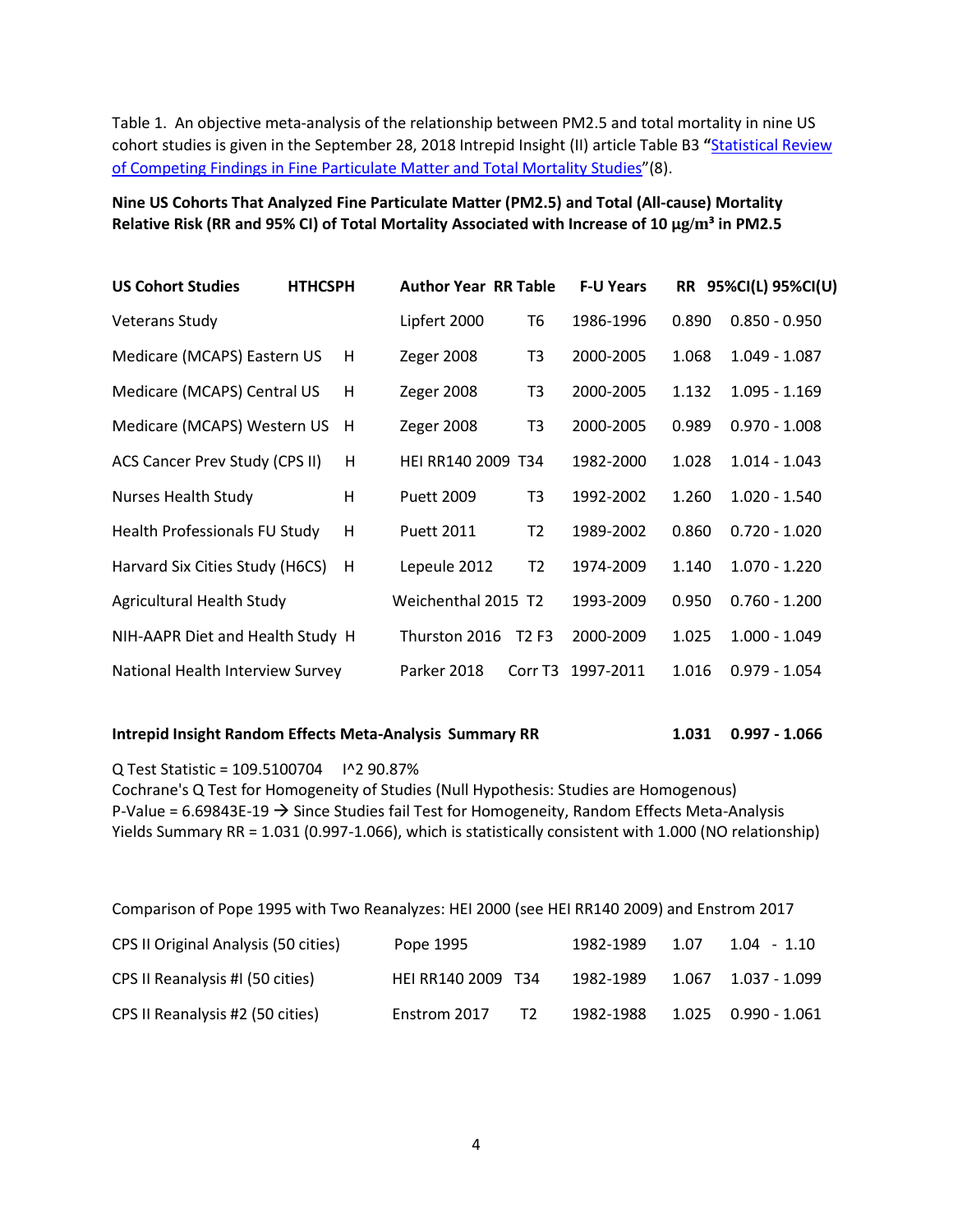The EPA Transparency Rule will also force EPA to correct the imbalance that exists in the research record regarding the 'positive findings' and the 'null findings.' Table 2 documents that the Draft 2019 PM PA and Final 2011 PM PA almost exclusively cite the research of 'positive authors,' investigators who publish positive relationships emphasizing the adverse health effects of PM2.5. These PM PAs essentially omitted the 'null authors,' investigators who publish evidence of no health effects of PM2.5 and/or who criticize the PM2.5 health effects findings. To document the magnitude of this bias, I tabulated the names of the first authors of the publications cited in the 2019 PM PA and the 2011 PM PA. Table 2 shows the citations of 45 'positive authors' separated into: Group 1) 21 authors associated with the Harvard TH Chan School of Public Health (HTHCSPH) and/or other northeastern universities; Group 2) 11 Canadian authors; and Group 3) 13 authors associated with the American Cancer Society or California universities. Group 1 authors are cited 291 times, Group 2 authors are cited 329 times, and Group 3 authors are cited 90 times. Thus, the 45 'positive authors' are cited a grand total of 710 times in the 2019 PM PA and 529 times in the 2011 PM PA. By contrast, 50 'null authors' were cited only 10 times in the 2019 PM PA and 8 times in the 2011 PM PA. These 'null authors' include CASAC members, CASAC consultants, myself, and dozens of other distinguished MDs and PhDs dating back more than 30 years. Full details regarding Tables 1 and 2 are contained in my EPA comment (9).

Finally, it is important to realize that investigators associated with the Harvard TH Chan School of Public Health (HTHCSPH) have been responsible for a large portion of the PM2.5 deaths claims, including authorship of six of the nine cohort studies in Table 1. The epidemiologic evidence on PM2.5 deaths used to establish the 1997 EPA PM2.5 regulations came primarily from three of these investigators, known as the 'Particle Hunter Triumvirate': Arden Pope III received graduate training at HTHCSPH and Douglas Dockery and Joel Schwartz have been long-time professors at HTHCSPH. Much of the evidence on PM2.5 deaths is based on misusing epidemiology and statistics, falsifying the research record, failing to identify a causal mechanism, ignoring the damage that air pollution regulations have done to sectors of the US economy, ignoring evidence that air pollution levels are very low in the US, but very high in China, India, and Africa. It is time that EPA regulations are based on a complete and transparent assessment of all the evidence from investigators who rigorously practice the scientific method, particularly as it involves epidemiology, statistics, and toxicology.

AAAS CEO Parikh is correct regarding the Rule in the respect that "this policy would fundamentally change the way science is used to inform regulations and policies that aim to protect public and the environment." This change is necessary and appropriate when one considers that current policy has been distorted by scientifically unjustified regulations on PM2.5 based on 'secret science'. *Science* should not oppose transparency and data access and should not oppose correcting EPA regulations that are scientifically unjustified. *Science* should not oppose honest and transparent science and should allow supporters of the EPA Transparency Rule to make their case to the readers. The EPA Transparency Rule puts the credibility of *Science* on the line.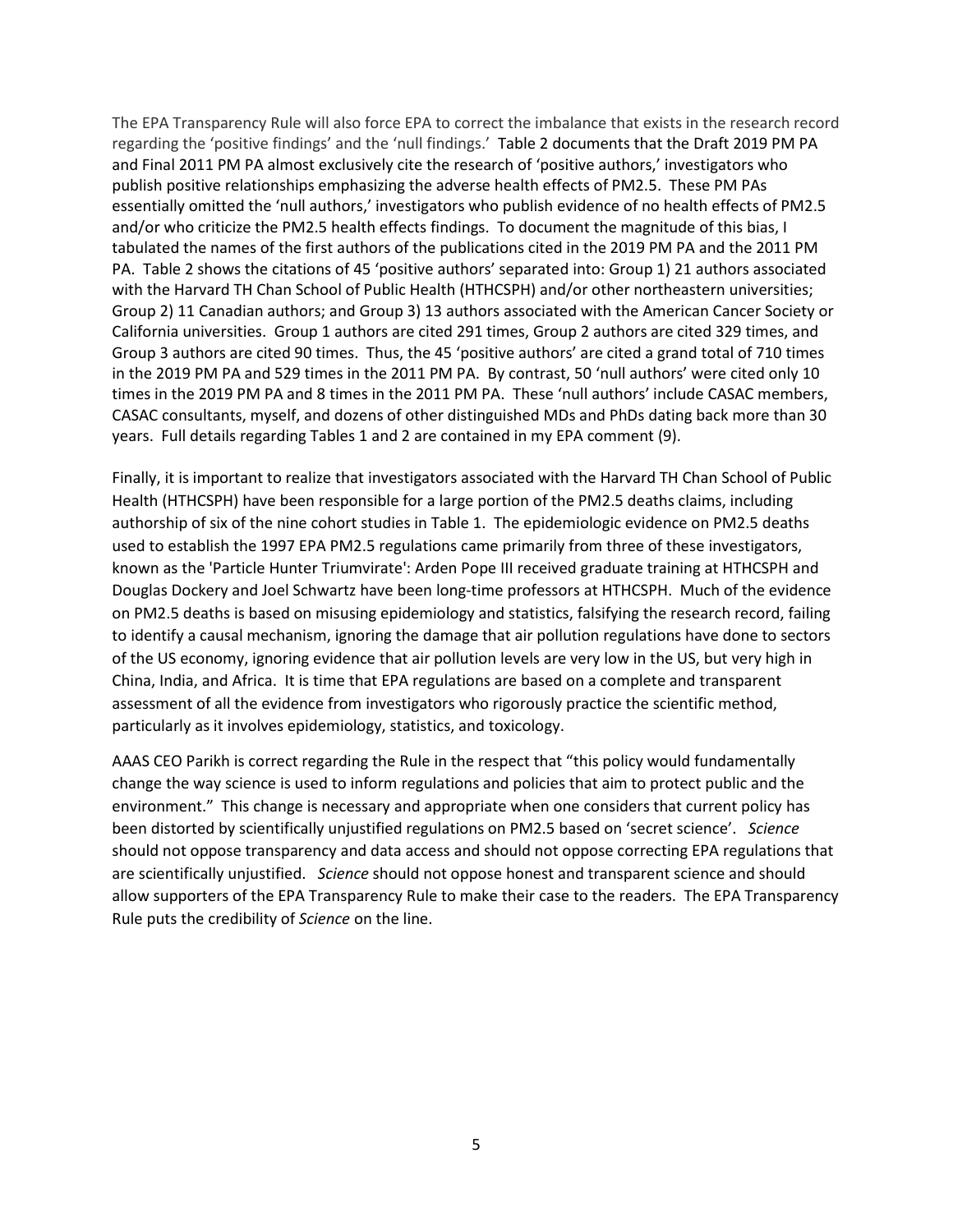Table 2. Citations of 'Positive Authors' and 'Null Authors' in the 2011 Final and 2019 Draft EPA Particulate Matter Policy Assessments (PM PA). Harvard TH Chan School of Public Health (HTHCSPH) Training and/or Position is Indicated. Citations are shown for twelve of the most prolific 'Positive Authors.' 'Null Authors' include Critics of PM2.5 Death Claims.

|                                             |                                                                       | EPA Particulate Matter Policy Assessment |                |       |
|---------------------------------------------|-----------------------------------------------------------------------|------------------------------------------|----------------|-------|
|                                             |                                                                       |                                          | Draft          | Final |
|                                             |                                                                       |                                          | 2019           | 2011  |
|                                             | Group 1) 21 HTHCSPH Related & Other NE 'Positive Authors'             |                                          |                |       |
| Michelle L Bell                             | Yale U                                                                |                                          | 25             | 39    |
| Douglas W Dockery                           | <b>HTHCSPH</b><br>(1979 ScD Env Health HTHCSPH)                       |                                          | $\overline{7}$ | 20    |
| <b>Francine Dominici</b>                    | <b>JHBSPH→HTHCSPH</b>                                                 |                                          | 27             | 29    |
| Francine Laden                              | <b>HTHCSPH</b><br>(1998 ScD Env Health HTHCSPH)                       |                                          | 14             | 18    |
| C Arden Pope III                            | BYU→HTHCSPH→BYU                                                       |                                          | 20             | 27    |
| Jonathan M Samet                            | (1992-1993 IPH Env Health at HTHCSPH)<br>JHBSPH→USC DPM→CO SPH        |                                          | 28             | 88    |
| Joel D Schwartz                             | (1977 MS Epi HTHCSPH)<br>USEPA→HTHCSPH                                |                                          | 40             | 70    |
| George D Thurston                           | <b>NYU</b>                                                            |                                          | 16             | 9     |
| Annette Zanobetti                           | (1983 ScD Env Health Sci HTHCSPH)<br><b>HTHCSPH</b>                   |                                          | 24             | 51    |
|                                             | Total Citations for Group 1 'Positive Authors'                        |                                          | 291            | 376   |
| Group 2) 10 Canadian 'Positive Authors'     |                                                                       |                                          |                |       |
| Richard T. Burnett                          | Health Canada, Ottawa                                                 |                                          | 38             | 33    |
| Daniel Krewski                              | U Ottawa                                                              |                                          | 19             | 34    |
|                                             | Total Citations for Group 2 'Positive Authors'                        |                                          | 277            | 88    |
|                                             | Group 3) 14 American Cancer Society and California 'Positive Authors' |                                          |                |       |
| Michael Jerrett                             | CN→USC DPM→UCB SPH→UCLA SPH                                           |                                          | 52             | 5.    |
|                                             | Total Citations for Group 3 'Positive Authors'                        |                                          | 90             | 65    |
|                                             | Grand Total Citations for 45 'Positive Authors'                       |                                          | 710            | 529   |
| Grand Total Citations for 50 'Null Authors' |                                                                       |                                          | 10             | 8     |